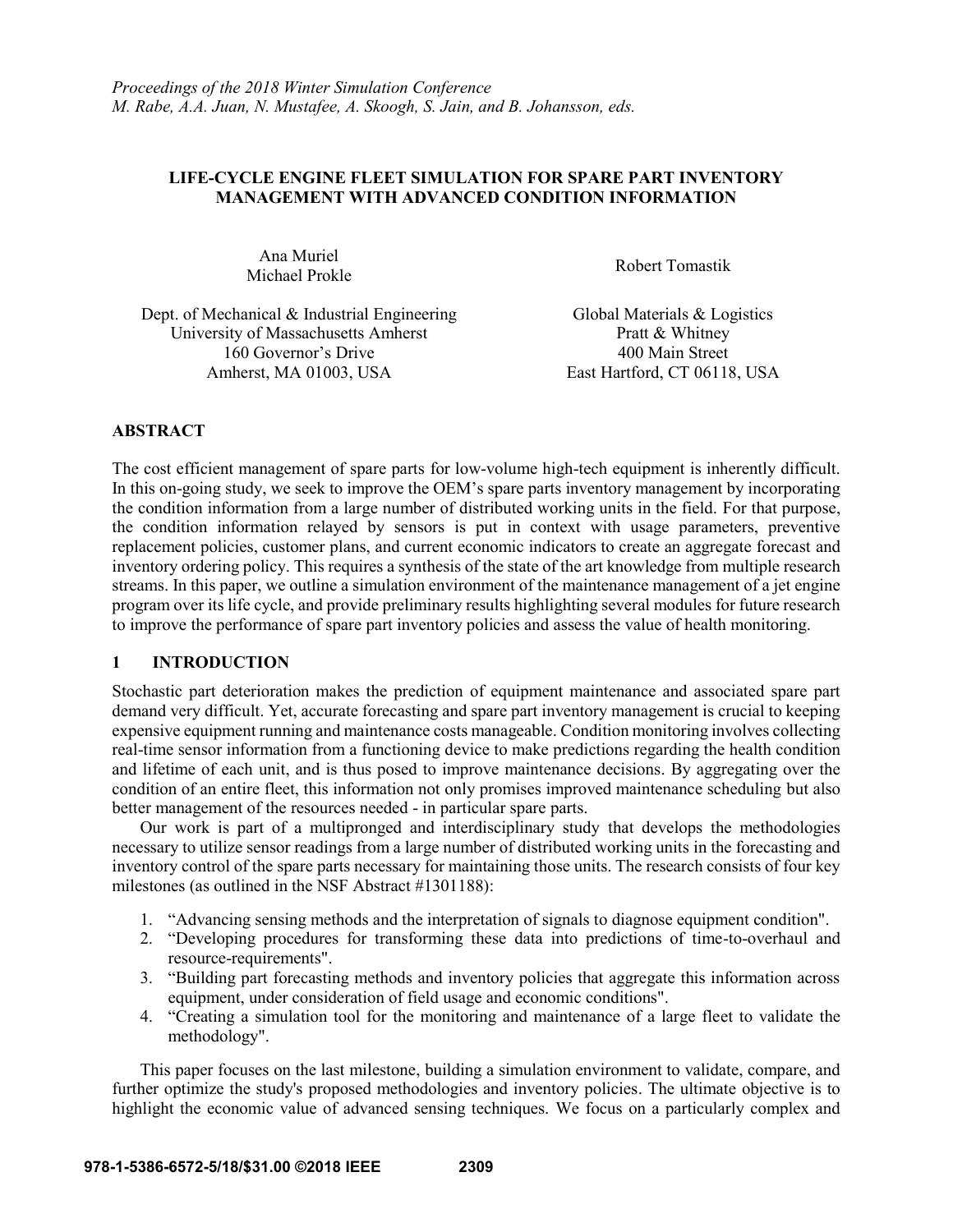high-stakes application: jet engine fleet management. The associated spare part inventory management for maintenance, repair, and overhaul (MRO) services is critical to the availability of the fleet but is inherently challenging for the following reasons: (1) A high fraction of parts are very capital intensive since jet engines not only push the limits on what is technically possible in terms of operational performance, but also provide a safety critical service that requires the best material and design to ensure reliability. (2) Tier one suppliers need to account for a large number of distinct spare parts for which safety stock and inventory easily adds up to a large operating capital. For example, Mabert et al. (2006) report that Pratt & Whitney stocks more than 22,000 distinct parts. (3) The demand rates are very low and often lumpy and intermittent which can lead to long and costly inventory holding. (4) Demand for these spare parts may result from actual part failure, operators' economic decision-making to procure and stock these parts, or decisions to perform maintenance out-of-schedule to accommodate lease agreements, optimize overall fleet operations, or take advantage of maintenance contract terms. (5) Tier one suppliers experience long and highly variable procurement lead-times for critical parts. In order to counteract the uncertainty on the demand and supply side, the implementation of highly expensive safety stocks is the common practice to prevent stock-outs.

These challenges can be further illustrated in the light of the most recent 2008/2009 economic downturn. The available seat kilometers followed closely world GDP growth. Aircraft usage declined significantly and airlines were facing a significant loss of revenue. Accounting for the high cost of ownership of an airplane, deferring MROs helped airlines reduce fleet costs. However, it led to significant inventory build-up of replacement parts impacting tier one and tier two suppliers significantly. In fact, the value of inventory of parts stocked at tier one, tier two, and small part suppliers has been estimated at \$40 billion in 2010 (Clearwater 2011), a number that corresponds to the entire MRO market size in 2010 (Reals 2010). In an industry that is already inherently difficult, this triggered companies to re-examine their operations and spare part inventory management. In this capital intensive environment, small improvements have significant financial impact.

### **2 LITERATURE REVIEW**

Our study requires a synthesis of multiple traditional management science research streams, including demand forecasting, inventory management, and maintenance scheduling combined with insights from aerospace part degradation modeling and the interpretation of on-board condition monitoring sensor signals. There is a remarkable number of studies that take on each complex individual task, or a subset of these tasks; for a full literature review, we refer the reader to Prokle (2017). However, previous research that takes on the holistic approach of translating condition-based sensor readings into maintenance scheduling decisions and spare part inventory ordering decisions is very sparse (see Park and Ryan 2015; Park 2015). In this section, we focus on previous fleet management simulation studies.

General research in this area has been rooted in industry or defense environments, driven primarily by pressing problems and practical incentives to solve them. These case studies provide excellent insights but are often limited in revealing the full scope of the technical details involved. In collaboration with Bombardier, Gharbi et al. (1997) seek to optimize a yearlong maintenance program for the Canadian fighter CF-18. The authors attribute poor schedule performance to the variability caused by changes in work scope authorizations, deterministically estimated work-step durations, and unplanned maintenance activities which delayed and shifted resources between different projects. Their simulation model uses the initial production plan (status quo) as input and delivers an improved final production schedule by incorporating elements, such as resource constraints, unpredicted failures, or variability in work durations, and allowing for specific user input. Using historical data, the model is found to not only produce superior production plans, but also provide high value in performing 'what-if' analysis, helping to negotiate maintenance aspects with customers. Gatland et al. (1997) approach a similar capacity and facility loading problem for a fleet of engines and provide insights from Delta Airlines. The authors build an Arena simulation model which analyzes the impact of varying (1) engine removal times, (2) engine disassembly start times, (3) disassembly work schedules, and (4) engine workscope mix. KPIs considered in the study include engine turnaround time, engine throughput, engine service level, machine utilization, personal utilization, part turnaround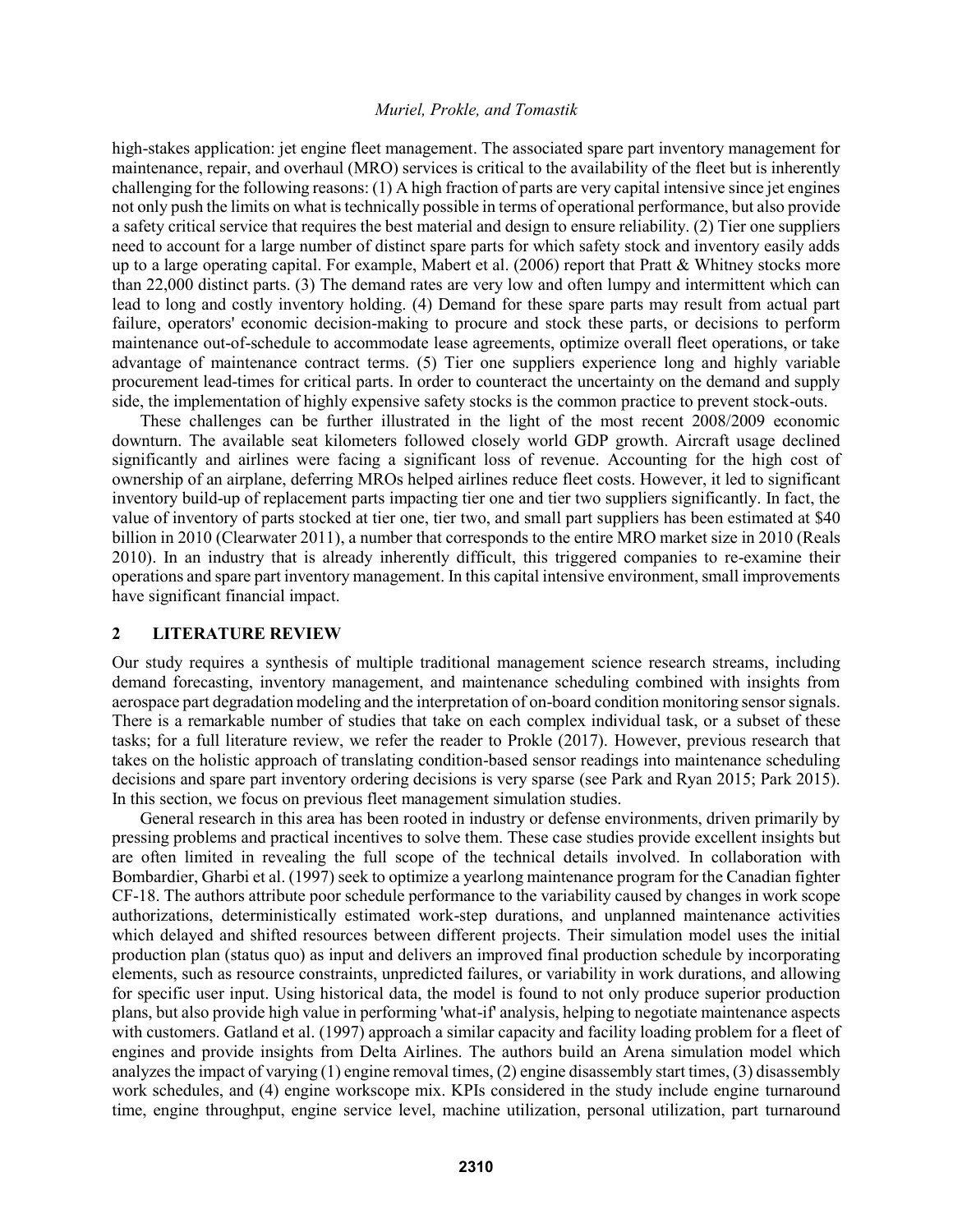time, part throughput, average throughput, and work-in-progress. The industry funded study of Stranjak et al. (2008) uses a multi-agent approach to the problem of overhaul prediction and scheduling to navigate the competing objectives of minimizing operational maintenance costs and decreasing waiting times. The reliability of the engine is being approximated by the Weibull function, aggregating the part specific probability distributions. Using the function's scale and shape parameters, the authors distinguish between different life stages of the engine and types of disruptions (i.e., infantile, random, and wear-out) and schedule overhauls as close as possible to their predicted optimal overhaul date under capacity restrictions. Besides utilization, turnaround times, and aircraft-on-ground occurrences, the authors also capture the impact of the number of spare engines available. Painter et al. (2006) use Arena to simulate fleets of engines using military mission profiles and estimate the long-term cost effects (i.e., life-cycle costs) of maintenance policy decisions influencing key performance indicators like expected time-on-wing, cost-per-engine flight hour, and the operational fleet availability. The authors argue that historic data is a bad estimator for future costs. Instead, they develop a simulation coupled with data mining techniques to, first, generate a data set of maintenance history and cost statistics, and, then, build a life-cycle cost model that uses appropriate static and non-static cost estimation parameters (e.g., mission profiles or operating environments). Statistical sampling determines scope, timing, and location of failure. Data-mining, regression, classification, and clustering techniques are used to identify key life-cycle limit cost drivers. Mattila et al. (2008) also simulate flight missions and model the maintenance of fighter aircrafts for the Finish Air Force under normal and conflict situation conditions with the objective to improve decision-making in fleet maintenance operations. In their Arena model, the authors consider three types of maintenance needs: (I) periodic maintenance, where the model criteria are cumulative flight hours and predetermined service intervals, (II) failure repair, modeled as time between failures, and (III) battle damage, which is modeled as pass-fail probabilities. The configuration of fleet and maintenance operations constitutes the simulation input, and aircraft availability, maintenance, and flight performance statistics are generated as output. Maintenance network locations are considered and incorporated into their model. The authors highlight the challenge of the scarcity of data, its confidentiality, and the important insights of subject matter experts to overcome some of the unknown factors of the model.

In summary, the research areas this study incorporates are expansive and multifaceted. No previous work has been found integrating all, to model the entire process from condition monitoring to spare part inventory management and assess the value of sensor information over the life-cycle of an engine program.

### **3 SIMULATION FRAMEWORK**

This section provides a high-level view on the simulation framework that will allow us to assess the value of incorporating fleet sensor information into spare part inventory management. Details on the various modules will be given in the next section.

The main input parameters can be classified into four major categories: (1) economic indicators, (2) engine profile, (3) cost parameters, and (4) sensor information. Figure 1 depicts relevant parameters within each category and their dependence. The engine profile details unique characteristics of the engine and its main parts, their usage history, condition information, and maintenance information. Part usage history (flight cycles flown) is necessary to capture the repair and reuse of parts, while keeping track of the parts' life limit. We use flight cycles as the key parameter affecting the engine condition since airplane starts put most stress on the engine and are the major driver of degradation. Economic conditions impact both engine usage and maintenance decisions (airlines strapped for cash may delay expensive overhaul by assigning the engine to a lighter flying schedule or using it as a spare). We assign a status to each engine reflecting its current activity in the fleet: in service, currently in overhaul, spare engine, or retired. Generally, sensor data must be translated into probabilistic information regarding 1) when the engine will be overhauled, 2) what modules will be included in the workscope, and 3) what parts will need replacement.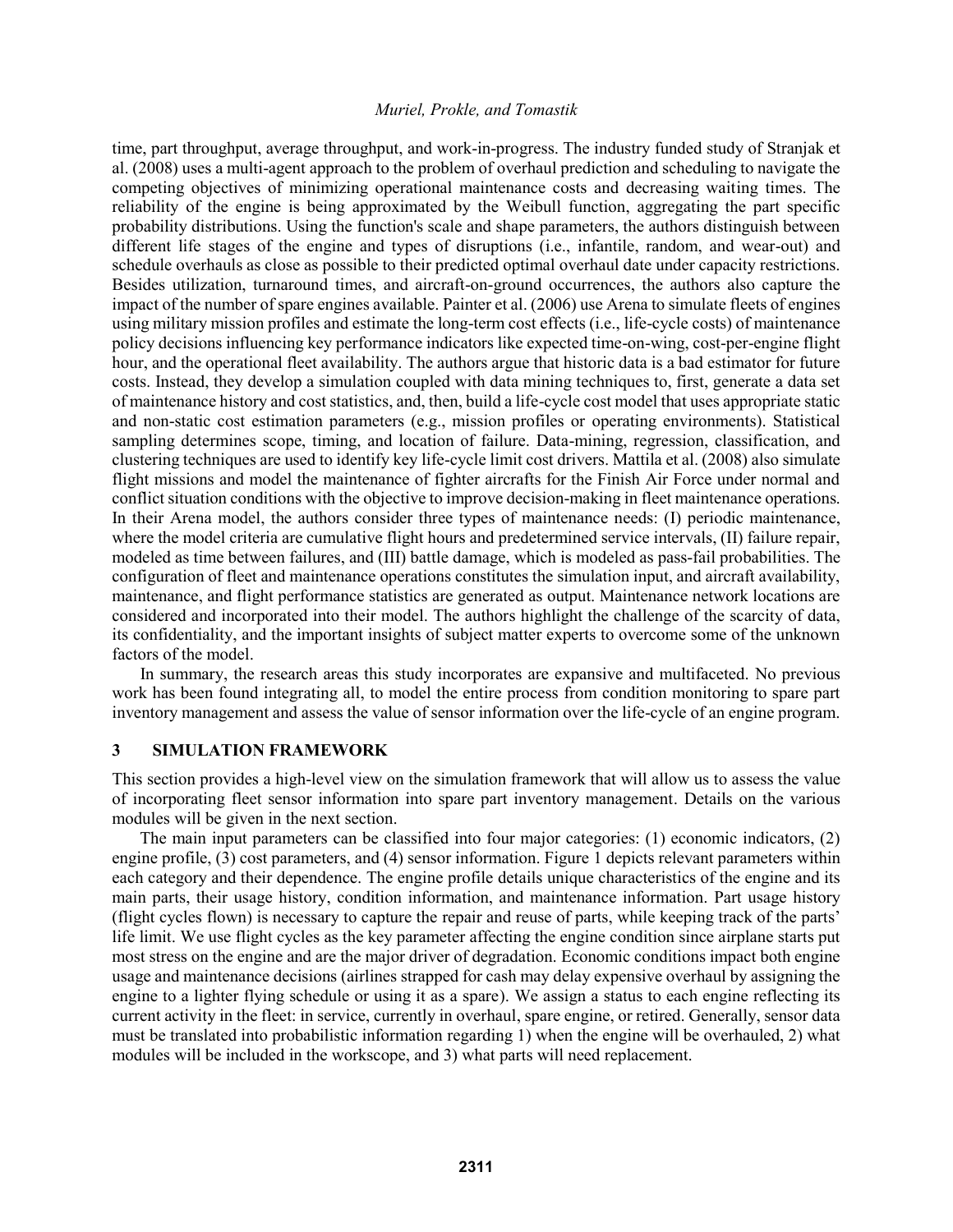



Figure 1: Major inputs to the simulator.

We develop a discrete-event simulation with weekly time steps. Figure 2 (left) provides a high level outline of the simulation framework to compare a traditional spare part inventory management approach to our proposed condition-based inventory control and fleet management process. Figure 2 (right) provides further detail on the engine program life-cycle simulation. Engines are added to the fleet according to a given production schedule, and assigned a degradation and initial usage profile. Every week (time step), we simulate the fleet operation, that is, cycles flown for each engine during the week. The sensor readings after that number of flights are provided by the NASA C-MAPSS simulator, and the particle filtering approach in Wang et al. (2015) is used to generate a remaining useful life (RUL, in flight cycles) distribution for the engine, and potentially for its modules and parts. Economic conditions are used to predict engine usage over time and translate the life cycles into calendar time. For each modeled spare part, the distribution of spare part demand over its lead time is computed by aggregating the probability distribution of demand during the part lead time over all the engines in the fleet using the condition-based RUL distributions. [A traditional inventory policy ignoring condition information can also be used, and its performance compared to assess the value of condition information].



Figure 2: Overviews of the simulation framework.

When the engine's condition reaches a certain threshold, an overhaul is scheduled according to individual airline policies, contract types, and maintenance regulations.

While the parameters in the engine profile and sensor information are updated weekly, economic indicators follow quarterly updates, as they change slowly over time and have a longer-term influence on flight cycles flown and airline behavior.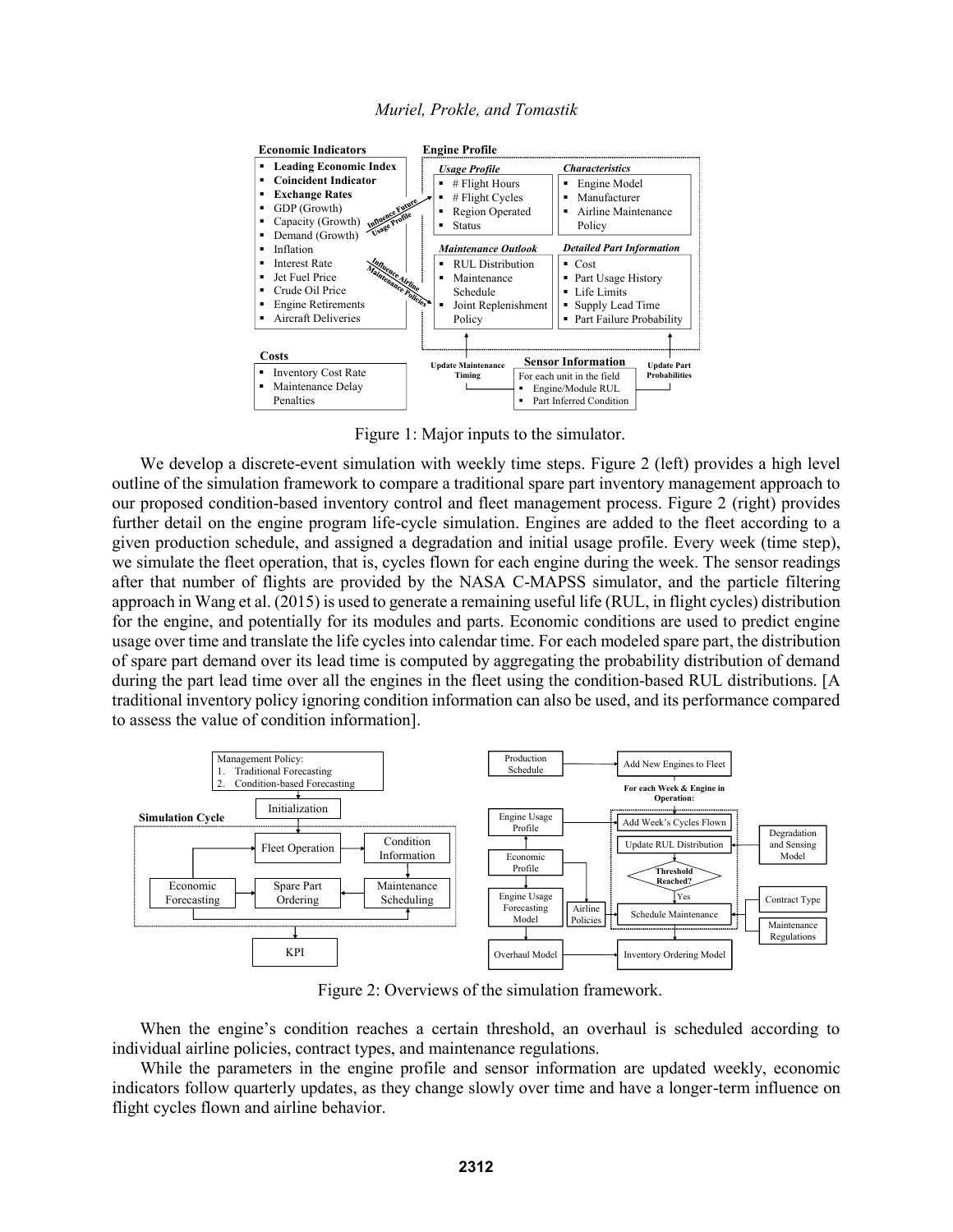The following steps illustrate how a particular engine transitions during the simulation over the following stages:

- 1. The engine is being produced and enters into service. We add the engine to the existing fleet of engines and assign random weekly flight cycle usage. The engine stays in service until an overhaul is scheduled due to abrupt fault, specified part life limit, or regular wear and tear.
- 2. The engine has reached the overhaul criteria. This is a prespecified threshold defined as either a fixed number of flight cycles remaining with a specified probability or an individual part life limit. This triggers a spare engine into service and sends the engine into overhaul.
- 3. The engine has reached the end of overhaul. The maintenance duration is randomly assigned and might further be increased in weekly increments when parts or resources are not available. The engine is added to the pool of spare engines after maintenance is complete.
- 4. The engine switches its status from spare to service and replaces an incoming engine to be overhauled.
- 5. Steps 1-4 will be repeated until the engine is retired. However, duration and timing might change significantly based on evolving engine and system conditions and the stochasticity in each simulated period.
- 6. The engine reached a specified threshold in age measured as number of lifetime flight cycles and is retired.

# **4 SIMULATION MODULES**

The simulation is developed in Matlab 2017a environment to interface with the previous work of our collaborators (Milestone 1-3 in introduction). The following describes the key modules necessary to capture fleet degradation and maintenance operations over time.

## **4.1 Engine Usage Forecasting Model**

The economic forecasting model seeks to forecast engine usage, measured in flight cycles, given the available economic data introduced in Figure 1. This is done in two steps. First, we select the most relevant subset of the economic indicators (features) on-hand using Matlab's R2017a Statistics and Machines Learning Toolbox and its sequential feature selection function *sequentialfs* which builds pools of subsets and sequentially adds and test features. Random partitioning of training and test sets as well as tenfold cross-validations assure statistical validity. Second, once the most reliable subset of features has been selected, a regression model with ARIMA time series errors is built using Matlab's Econometrics Toolbox (*regARIMA* class). This allows the estimation of regression coefficients, forecast future flight cycles, and confidence intervals. Furthermore, it accounts for typical seasonality in flight cycles flown while also testing time lags of the features used for the forecast.

In forecasting cycles flown four quarters ahead in a preliminary study, the feature selection algorithm identified four predictor features: Worldwide GDP, Number of Installed Engines, Worldwide Rate of Inflation, and OECD Composite Leading Indicator (MEI). The ARIMA model applied to these features results in a Mean Absolute Percentage Error (MAPE) of 2.79%.

The engine usage forecasting model is used to predict the number of flight cycles flown by each engine over a particular time period. That is, it is used to translate calendar time into cycles flown by the engine, since engine degradation is modeled over cycles flown, but overhaul operations and part supplies are scheduled over time. In the simulation, the flight cycle predictions will be updated only on a quarterly basis since economic conditions represent a high level view and change slowly over time.

# **4.2 Degradation and Sensing Model**

Jet engine sensor data allows improved estimation of time-to-overhaul, overhaul scopes, and associated part requirements. Various methodologies and techniques have been proposed for reliable remaining useful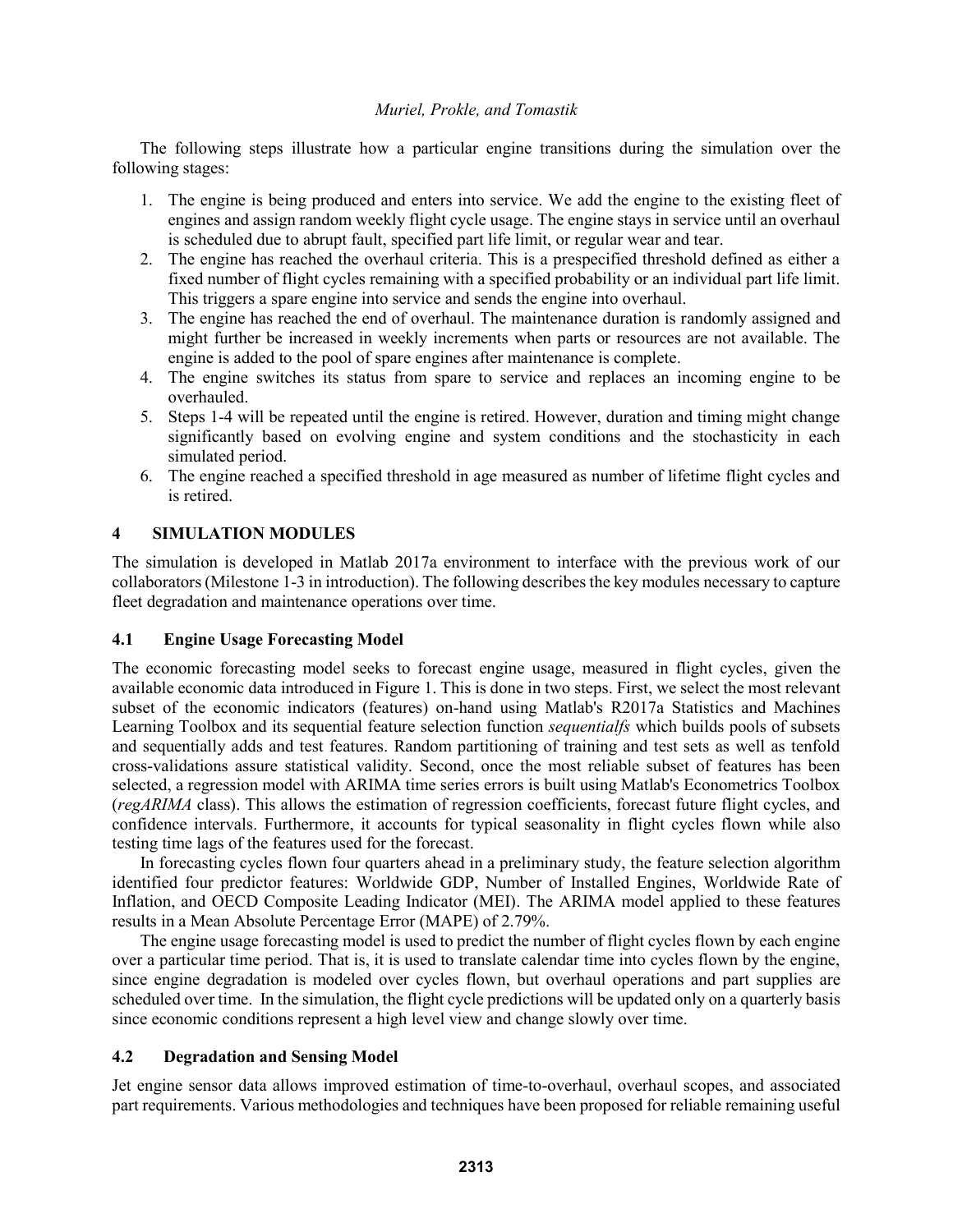life (RUL) predictions. Most recent work of our collaborators includes using deep convolutional neural networks for health monitoring and fault classification (Wang et al. 2017), automated performance tracking (Wang and Gao 2017), as well as Bayesian approaches and particle filtering techniques for wear predictions and lifetime estimation (Wang and Gao 2016; Wang and Gao 2015; Wang et al. 2015). In this section, we provide a high level description to provide an understanding for RUL distribution and its derivation, as inputs to the simulator.

Generally, gas path analysis aims to detect physical faults in a part (e.g., fan, compressor, or turbine) which caused changes in performance (i.e., efficiency or flow capacity) producing changes in measurable parameters (i.e., pressures, temperatures, or speeds). The analysis can estimate the state (i.e., efficiency) of a given part based on the sensed parameters. The posterior distribution for the state is estimated using particle filter Bayesian approaches on the weekly updated observable parameters.

Figure 3 illustrates how sensor data is continuously measured and used to estimate the RUL of the engine. The figure illustrates the measurement of sensor data over 100 flight cycles. Although measurements naturally are very noisy, a trend can be observed. Using the previous measurement, a future path can be predicted using the particle filtering method.



Figure 3: Estimation of remaining useful life distribution using particle filtering (Wang and Gao 2016).

The noise and uncertainty in the system provides multiple paths and results in a range of possible remaining flight cycles until the engine reaches an exogenously specified failure threshold that would prompt overhaul. These values can then be used to compute the probability distribution for the remaining useful life of parts or the overall engine:

 $RUL<sub>e</sub>(t)$ : Remaining useful life for engine *e* as estimated at time *t*.

 $RUL_{ie}(t)$ : Remaining useful life for part *i* on engine *e* as estimated at time *t*.

Between overhauls, each simulated engine is randomly assigned a specific degradation curve from a library of possible degradation curves. Some engines may experience abrupt flight disruptions (e.g., bird strikes), which are captured by a sharp step decline in the degradation curve. Sensor readings and the subsequent RUL predictions are updated weekly according to the number of flight cycles flown in the corresponding week. Each simulation cycle, the health status of the engine is checked and the engine is scheduled for overhaul when (i) the probability of a remaining useful life of the engine is below 150 flight cycles with a probability of  $P \ge 0.95$  or (ii) the life-limit of a part has been reached.

As a starting point, our case study uses sensor information to determine RUL distributions at engine level. RUL is defined as the number of cycles until the engine gas temperature (EGT) reading reaches a certain threshold, as is common in the modeling of the degradation of engine condition (e.g., Saxena et. al 2008). Future developments in degradation modeling of the various modules and major parts will be incorporated to generate RUL distributions at the module and part levels. This is a key driver to future progress in our research context since it has the potential to refine the individual forecast of workscopes and associated spare parts needed during an overhaul process. Our simulation framework can be extended and used to assess the value of additional condition information through new sensors.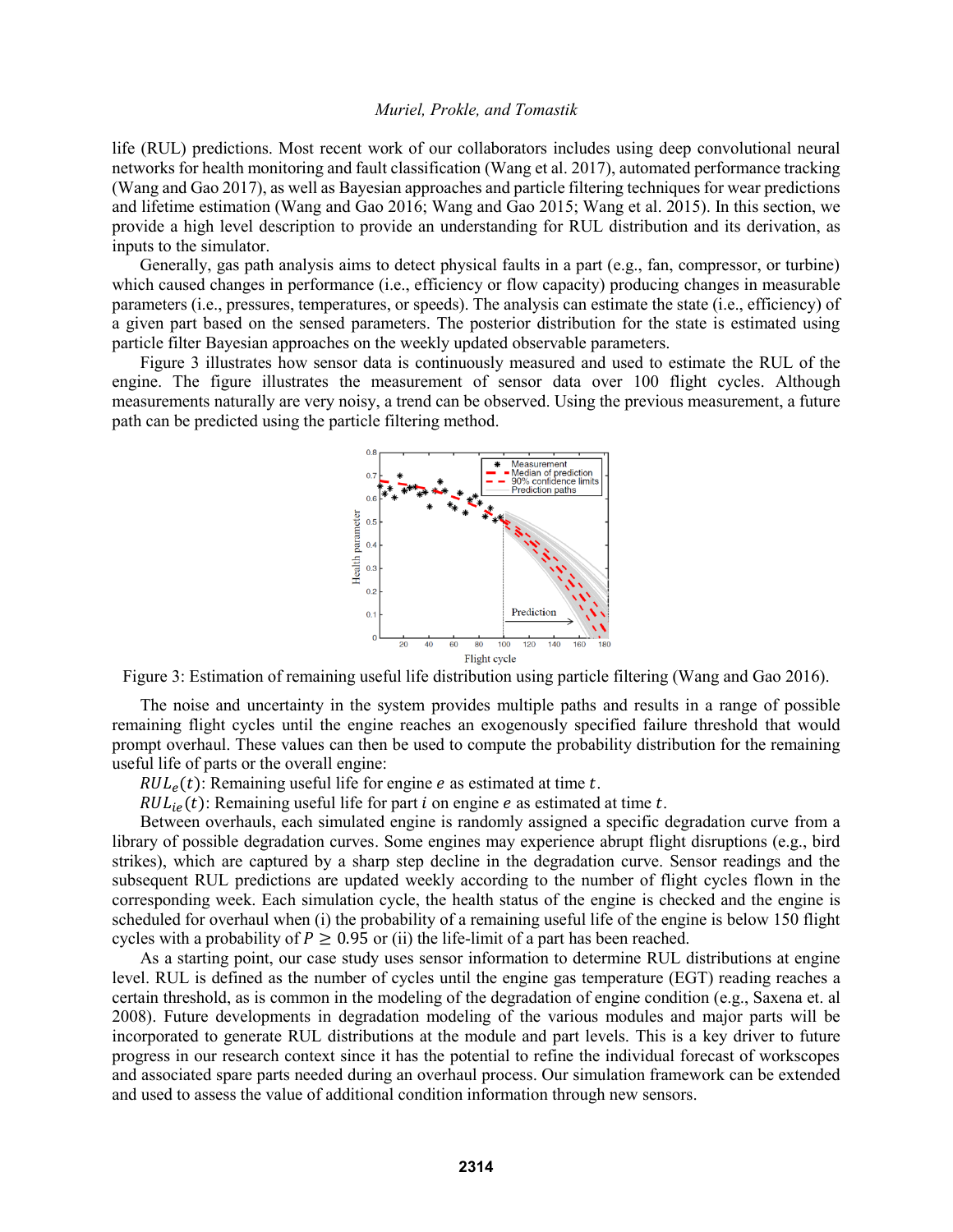### **4.3 Overhaul Model**

Figure 4 provides insight into the modeling of a maintenance event within the simulation. We focus on maintenance events that require engine removal and an available spare engine as replacement. The swapped engine and its defective parts are then either being repaired and returned into inventory for reuse, or scrapped. Each maintenance step may have limited resources (e.g., spare parts or mechanics) and may infer delay. We assign a random duration to each overhaul and introduce further delay when required spares are not available at the point of engine reassembly. The engine will only move to reassembly when all required parts are assigned to it. We initially consider the following two policies to determine which parts will be required during overhaul:

- 1. *Deterministic Policy*: Exchanges a predefined set of parts in every overhaul.
- 2. *Random Policy*: Uses a random number generator and part specific probabilities of failing to determine which parts are being exchanged.



Figure 4: Overhaul process (left) and engine state transitions (right).

## **4.4 Inventory Ordering Model**

The spare parts inventory ordering model uses the condition of the individual units in the field to provide an aggregate view of the distribution of part demand over the uncertainty period (lead time plus reorder interval) and generate a base-stock level as follows. For each particular engine  $e$  and time  $t$ :

- The sensing module provides a distribution of the number of cycles remaining useful life of the engine.
- This distribution is transformed into a distribution of remaining useful life  $RUL<sub>e</sub>(t)$  in calendar time, using the predictions on cycles flown per week for that particular engine.
- For a part *i* with lead time  $L_i$ , the probability of engine *e* requiring part *i* over the part lead time plus the reorder interval (1 week) can then be determined as  $P_{ei}(t) = P[RUL_e(t) < L_i + 1] * p_{ei}$ , where  $p_{ei}$  is the probability of part *i* being required for the overhaul.
- The aggregate demand for part *i* over the lead time plus reorder interval, that is over the relevant uncertainty period  $[t, t + L_i + 1]$  can then be approximated by a normal distribution with mean  $\mu = \sum_{e} P_{ei}(\hat{t})$  and standard deviation  $\sigma^2 = \sum_{e} (\hat{P}_{ei}(t) * (1 - P_{ei}(t))).$
- The base-stock for part *i* at time *t* required to achieve a desired service level  $\alpha$  is given by

$$
S_i(t) = \sum_e P_{ei}(t) + z_\alpha * \sqrt{\sum_e P_{ei}(t) * (1 - P_{ei}(t))},
$$
 where  $z_\alpha$  is the standard normal safety factor.

factor.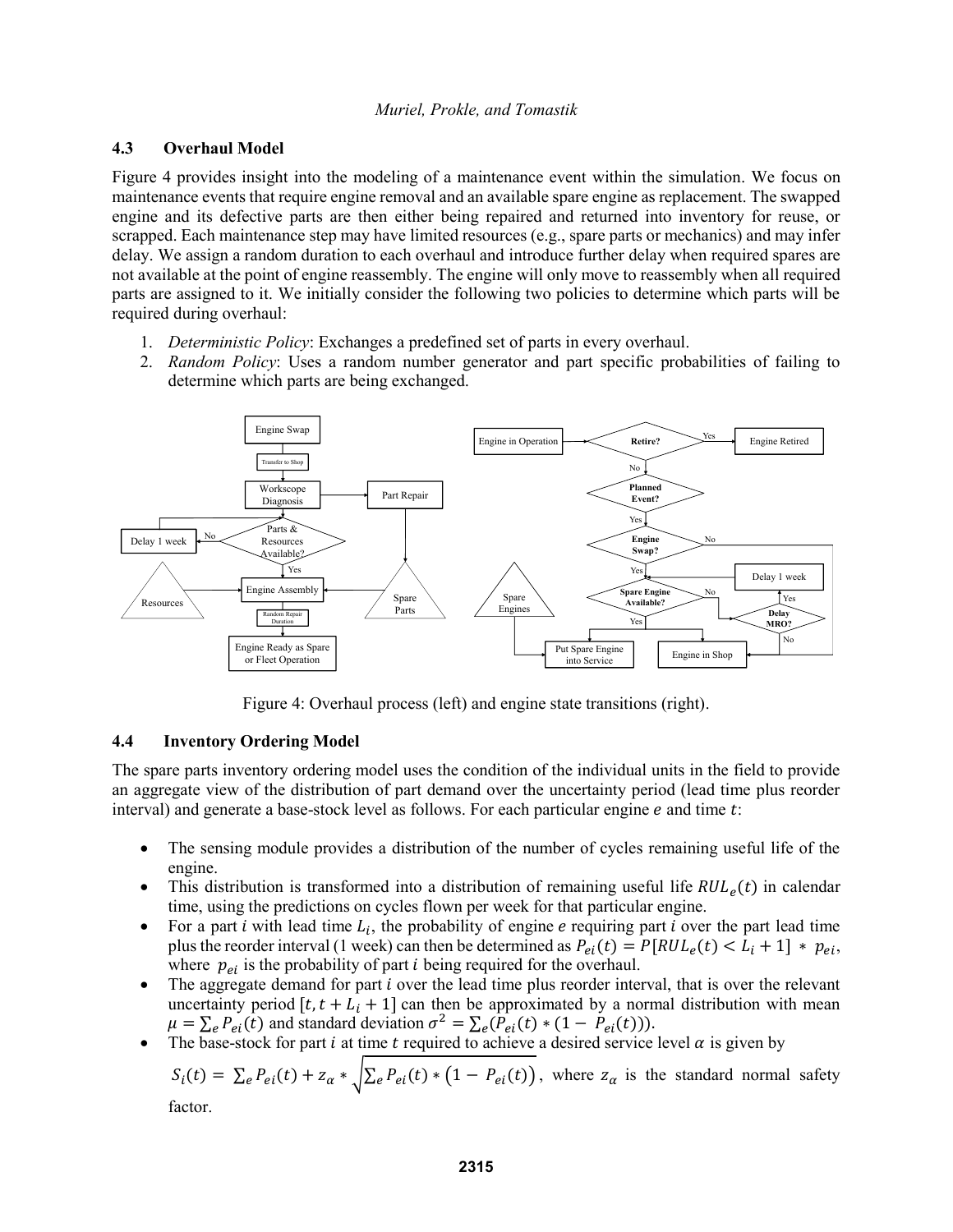This provides a basic inventory model built upon the aggregation of the condition information of units in the field. A major thrust in the future work is to improve upon this model. In particular, the current inventory ordering model considers each part in isolation and thus ignores the assemble-to-order nature of overhaul operations, where all required spare parts in that specific overhaul need to be there to proceed with the reassembly of the product. If the goal is to support overhaul operations and ensure with high probability that engine maintenance is not delayed by the unavailability of spare parts, the inventory ordering problem should be formulated as a multi-product assemble-to-order (ATO) problem subject to order fill-rate constraints with non-stationary demands. The order fill-rate (in our case overhaul fill-rate) only considers the fraction of orders for which all needed parts can be provided within the specified time window without delay. In the ATO literature, the demand process is generally assumed to be stationary. Our setting, however, involves a demand process that is continuously changing based on the condition of the fleet of engines as they age and accumulate flying hours. In addition, the number of products that need to be considered to represent all potential overhaul part requirements is  $2<sup>n</sup>$ , where n is the number of parts being modeled; any combination of new parts may be needed, especially since some parts can be repaired or taken from a used part pool instead of purchasing a new one.

## **4.5 Key Performance Indicators**

To assess the performance of the proposed inventory policy, we use the following key performance indicators:

- *Inventory Cost*: The overall cost incurred for parts held in inventory over the simulation period.
- *Part Fill-Rate*: Percent demand for individual spare parts, as needed in maintenance operations, satisfied directly from stock.
- *Part Induced Delay*: The average delay in engine overhaul that an individual part caused during maintenance operations.
- *Maintenance Fill-Rate*: Percent of engine overhauls for which all spare parts are directly available from stock.
- *Average Engine Maintenance Delay*: Average engine delay during maintenance operations.

In addition, to evaluate how spare part inventory policies impact and interact with the overall fleet management system, we also calculate:

- *Aircraft-on-Ground* (AOG): Number of aircraft grounded as their engines require overhaul and no spare engine is available.
- *Number of Spare Engines*
- *Fill-Rate of Spare Engines*: Percent demand for spare engines satisfied directly from stock, to replace engines in the field grounded for maintenance operations.
- *Average Maintenance Turnaround Time*: Average time from induction to shipment after maintenance operations, which is affected by the availability of parts.

Using these metrics of system performance, we can characterize the value of condition monitoring by comparing (i) traditional demand-based stock levels and (ii) condition-based stock levels as described in Section 4.4. Furthermore, we can iteratively refine and test both inventory policies as we better understand their impact on overall fleet management performance. Finally, we would like to extend the simulation framework to assess and characterize the value of placing additional sensors and virtual sensing methods.

## **5 CASE STUDY AND RESULTS**

In this section, we describe a simple case study carried out to highlight the power and capabilities of the current version of the simulation. Increased detail of the complex industry environment and improved decision-making models are still in the works. As an example, we simulate four parts and a moderate size engine program. The simulation platform can easily scale up.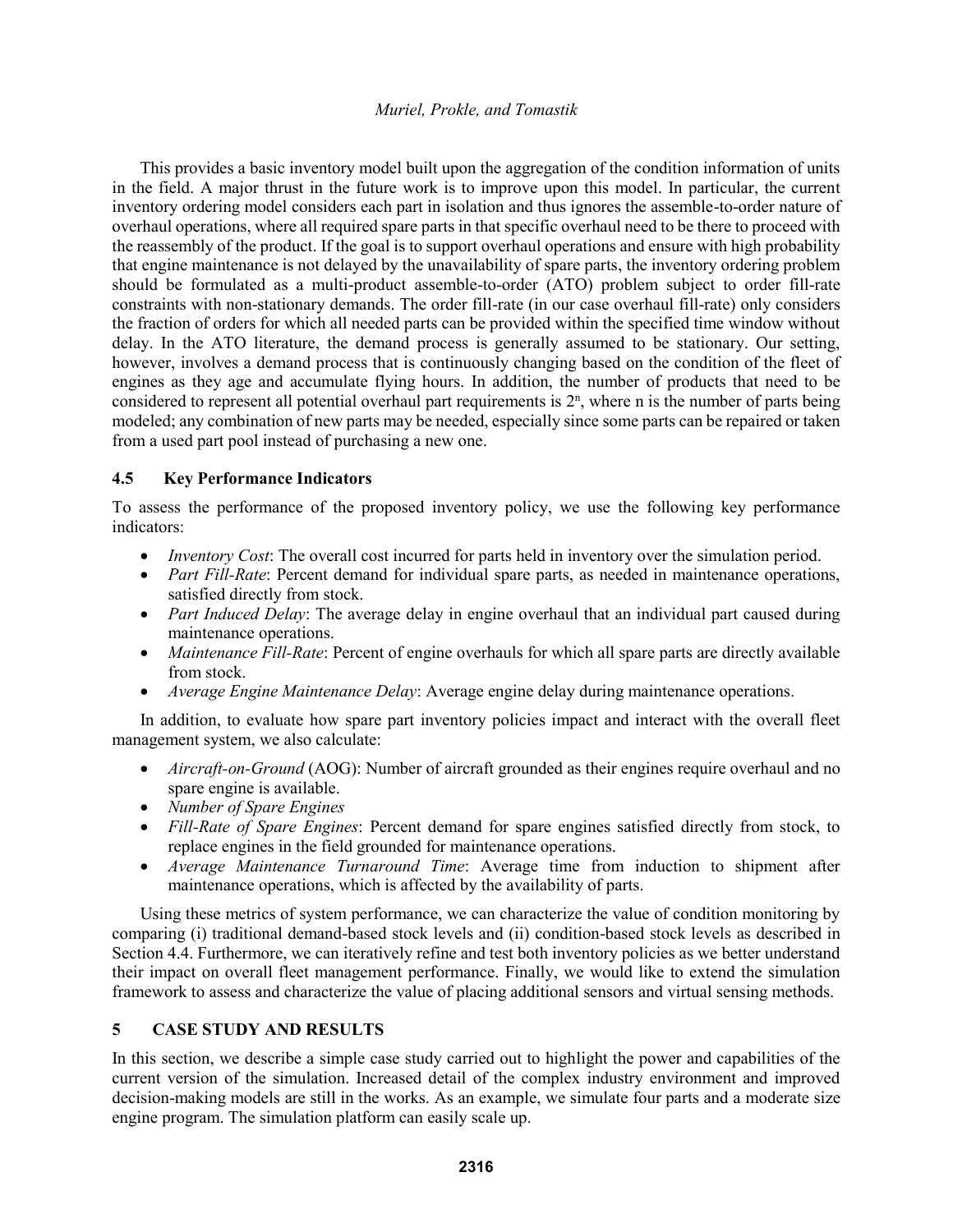The simulation runs over a period of 20 years (1040 weeks) and simulates weekly engine production of two engines for the first ten years, i.e., weeks 1-520. In addition, spare engines are introduced to the fleet on a continuous basis to fulfill a prespecified 10% requirement of spare engines in the fleet. Each engine is assigned to a fixed degradation profile, and associated noisy sensor readings after each cycle flown; 10% of the engines are assigned a fixed degradation profile that includes an abrupt fault (see Figure 5 for an example of regular (left) vs. abrupt (right) degradation profile). The number of flight cycles flown are randomly assigned to each engine and assumed to be constant in the short-term, and only newly assigned after either (i) new economic conditions are incorporated each quarter of a year, or (ii) the engine finishes maintenance operations and is installed in a new aircraft. The assigned flight cycles reflect the U.S. flight cycle numbers for passenger airplanes in the years 2003 to the end of 2012 available from the United States Department of Transportation. Engine retirement age is set to 40,000 flight cycles.



Figure 5: Remaining useful life distributions (# of remaining flight cycles) as a function of cycles flown.

We use the following part Lead Time (LT in weeks), Cost (C), and Starting Inventory (SI) characteristics:

- Part 1: 5 (LT) | 2000 (C) | 10 (SI)
- Part 2: 13 (LT) | 2000 (C) | 15 (SI)
- Part 3: 26 (LT) | 1000 (C) | 20 (SI)
- Part 4: 36 (LT) | 1000 (C) | 30 (SI)

Engines scheduled for overhaul are assigned a random maintenance duration according to a distribution with range 6-27 weeks and highest probability between 9-11 weeks. Parts are required to be in physical inventory three weeks before the scheduled end of the random maintenance durations. This reflects the time that is needed to reassemble the engine after the required replacement parts are available. In this initial case study, we consider a policy that requires all parts modeled to be exchanged at each maintenance visit. A missing part delays the maintenance by one additional week until all parts are available. Spare engines are installed in the fleet once an engine requires an overhaul.

Figure 7 (left) shows the total number of overhauls in each period over the simulation length. New engines are introduced to the fleet at a rate of two per weekly period, starting period 1 (until period 520). The figure shows how overhaul operations only start around period 150. Different RUL distributions and flight cycles flown influence the random time of the overhaul. A sudden spike of overhauls can be seen at period 580. Older engines requiring their second major overhaul start to overlap with newer engines requiring their first overhaul. Observe that we are not modeling the end of the engine program's life cycle, since most engines do not reach their life-span limits within the 20 years simulated. As a result, the number of overhauls is still close to its peak in the final weeks of the simulation. The inventory of spare engines over the 20 years is displayed in Figure 6 (right). Initially, the number of spare engines grows according to the specified 10% spare engine production requirement, as very few engines require overhaul. The figure clearly shows that the 10% spare engine production requirement overestimates the actual need for spare engines, as well as the fact that much of their production should be postponed to later in the program when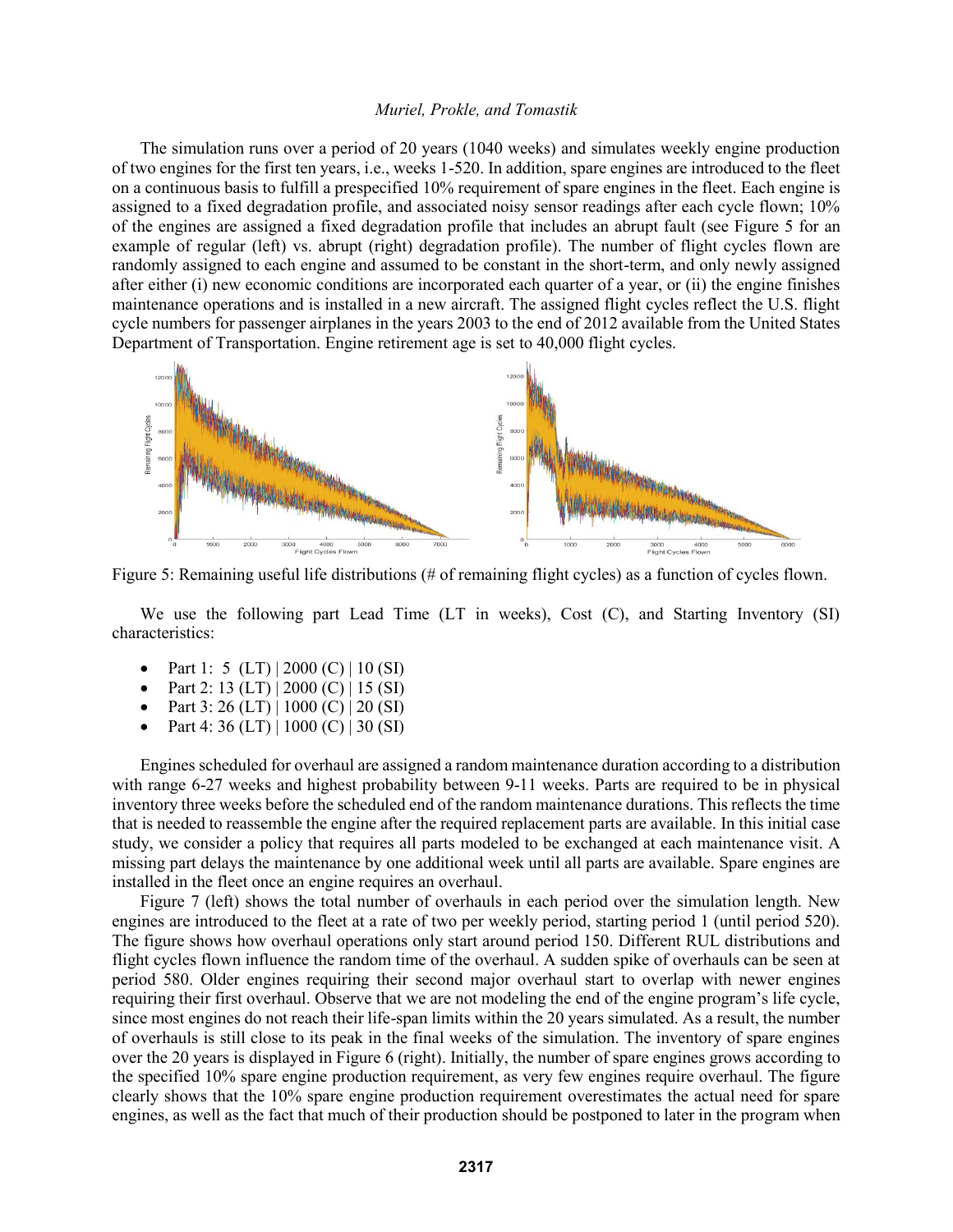overhauls will be prevalent. The sudden spike in overhauls translates into a sudden decline in spare engines, since every incoming engine requiring maintenance is replaced by a spare engine. Engines finished with maintenance operations are added to the spare engine pool, explaining the growth in spare engines even after engine production stops in week 520.



Figure 6: Engine overhauls (left) and inventory of spare engines (right) over time (weeks).

Figure 7 shows that the condition-based inventory order-up-to methodology (see Section 4.4) supports the trend in number of overhauls over time. The order-up-to level at a given point in time also reflects the lead time of the part. Parts 3 and 4 with the highest lead time have a higher inventory buffer than parts 1 and 2 with shorter lead time.



Figure 7: Order-up-to levels (left) and on-hand inventory (right) for each part over time (weeks).

The physical on-hand inventory shows high fluctuations. Orders arrive after their deterministic lead time and inventory is depleted according to the number of engines that require maintenance operation at a given point in time. We start with an arbitrary (rather large) initial inventory. The figure shows how inventory is depleted when demand for maintenance operations starts in period 150. Inventory only reaches zero twice in this simulation run in approximately periods 190 and 650.

### **6 CONCLUSIONS**

This is one of the first studies to integrate multiple research streams (sensing, degradation modeling, RUL predictions, economic conditions, part demand forecasting, and inventory management) into one simulation framework. Various assumptions are essential to narrow down the most important building blocks for the study and reduce the complexity. Similarly, many extensions are possible in continuously refining the assumptions to better capture reality and understand the impact of various parameters and policy decisions. This will require continued close collaboration with our industry partners and much data gathering and analysis.

We see the broad impact of our work in the following. First, this study will help demonstrate the economic value of condition monitoring for improved spare part demand forecasting. Second, our condition-based inventory management approach should contribute to the reduction of inventory costs as well as increase fleet availability for commercial and military aircrafts. Third, the simulation framework can be used to evaluate the strategic implications for future development of sensor technologies by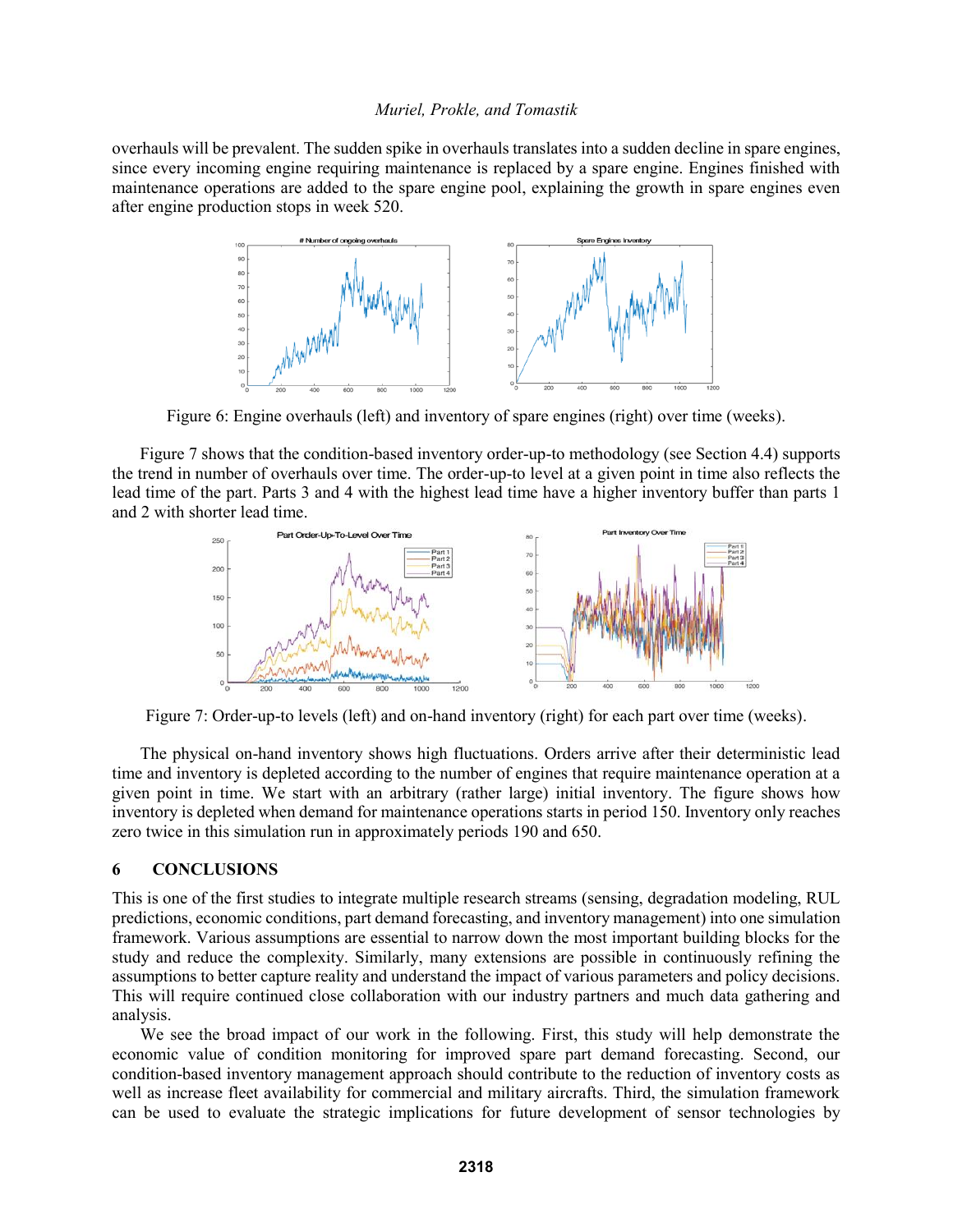identifying the operational value of adding different sensors to the engine. Fourth, the study supports better decision-making for MRO service contracts over the full life of the program. The manufacturer can better assess costs and risks over the life of the engine and is, therefore, able to better assess their service offering (e.g., guaranteed availability of an engine) and set the pricing of the service contracts accordingly. Fifth, further research on condition sensing, data gathering, and analytics evaluating engines' health status contributes to keeping airplanes safe and reliable.

The simulation framework developed allows for consideration of different policies and models within each of its modules. In the current simulation tool, we have chosen a simple engine introduction and retirement schedule, a particular method of forecasting cycles flown given current economic conditions, a basic method for the inventory control of spare engines, a simple spare part inventory management policy given condition information, etc. Further research is needed for the careful selection of other models and policies to use within each module. Extensive experiments need to be run to evaluate the performance of different inventory policies, and understand the impact of the many parameters at our disposal. There are further relevant research directions and extensions we would like to highlight. First, our research should have significant impact on MRO service contracts, such as 'power-by-the-hour' agreements, which are designed to guarantee asset availability to customers under a predefined fixed cost model and help airlines build stable financial plans by lowering the risk of unexpected operational expenses. A higher confidence in spare part forecast will have significant effects on promised contract conditions (e.g., service levels) and pricing of the service (Justin and Mavris 2015), which would require further evaluation. Second, there are multiple streams of demand for a part, such as military spares, commercial spares, military production assembly, and commercial production assembly. Each demand stream has different requirements such as demand lead time or service level. Modeling the interaction of all streams appropriately is complex but is of practical relevance (Kocaga and Sen 2007). Third, there are multiple agents that are involved or influence MRO decisions. A future study could further model agents' behavior and evaluate their individual competing objectives.

#### **ACKNOWLEDGEMENTS**

This study has been supported by NSF CMMI-1301188 and is based on collaborative work with Professor Jennifer K. Ryan, Professor Robert X. Gao, and their PhD students. We thank UMass REU students Jessica Peterson and Nicole Lynch for their contribution, and Dr. Raj Subbu (PW) for his comments and insights.

#### **REFERENCES**

- Clearwater. 2011. Aerospace Global Report A Clearwater Industrials Team Report. http://clearwaterinternational.com/aerospace-global-report-2011/, accessed 19.06.2016.
- Gatland, R., E. Yang, and K. Buxton. 1997. "Solving Engine Maintenance Capacity Problems with Simulation". In *Proceedings of the 29th Conference on Winter Simulation 1997*, 892-899, edited by S.Andradottir et al. , Piscataway, New Jersey: IEEE.
- Gharbi, A., J. Girard, R. Pellerin, and L. Villeneuve. 1997. "Bombardier Turned to Simulation to Validate the CF-18 Maintenance Program". *Interfaces* 27(6): 22-34.
- Justin, C. Y., and D. N. Mavris. 2015. "Aircraft and Engine Economic Evaluation for Fleet Renewal Decision-Making and Maintenance Contract Valuation". In *Proceedings of the Institution of Mechanical Engineers, Part G*: *Journal of Aerospace Engineering:* 1–14.
- Kocaga, Y. L., and A. Sen. 2007. "Spare Parts Inventory Management with Demand Lead Times and Rationing". *IIE Transactions* 39(9): 879–898.
- Mabert, V. A., A. Soni, and G. Campbell. 2006. "A Case Study of Pratt and Whitney Aircraft's Commercial Spares Planning". *Communications of the IIMA*. 6(3): 2.
- Mattila, V., K. Virtanen, and T. Raivio. 2008. "Improving Maintenance Decision Making in the Finnish Air Force through Simulation". *Interfaces*. 38(3): 187-201.